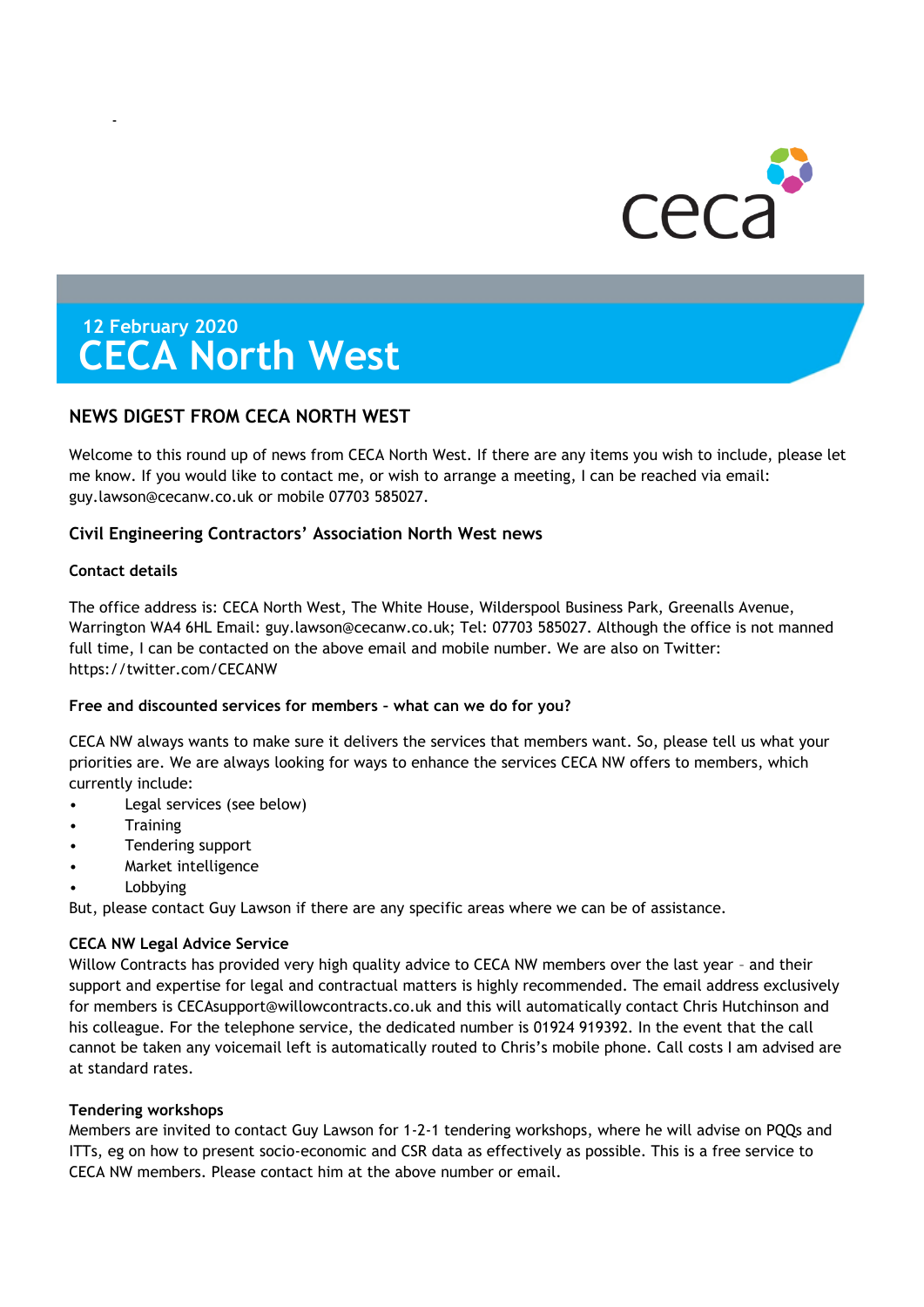## **CECA NW Routes to Market 2019**

Want to know what's planned for the region, and who's doing what? Our Routes to Market research is an invaluable resource for CECA NW members:

<https://www.ceca.co.uk/members-area/briefing/ceca-north-west-routes-to-market-september-2019/>

## **Dates for your diary**

- CECA NW/CICES Golf Day: Leigh Golf Club, Thursday 9 July 2020, contact Falcon Golf for details and to book teams or places. Email: [cecagolf@btinternet.com](mailto:cecagolf@btinternet.com) tel: 07740 731445
- CECA North by NW Dinner: North Lakes Hotel, Penrith, Thursday 11 June 2020 After dinner speaker: comedian Lea Roberts https://www.aldercross.com/event/ceca-north-by-nw-dinner-2020
- CECA NW Annual Awards Dinner: Midland Hotel, Manchester, Friday 9 October 2020 Keynote speaker: Nikki Henderson, award winning yachtswoman, who accompanied Greta Thunberg across the Atlantic!

To book your tickets, please contact Alison Shea: alison@aldercross.com

## **IR35 seminar with Liz Bridge, Wednesday 22 April 2020, Manchester**

A seminar is being arranged with CECA taxation expert Liz Bridge in April (it will also include details of Reverse Charge VAT). Further details shortly, but interested parties should contact Guy Lawson.

## **CECA NW Flyer 2020**

Please send in material for the next edition of the flyer to promote your company (see the 2019 version for details of the format required)

https://www.ceca.co.uk/wp-content/uploads/2019/08/CECA-NW-Flyer-2019.pdf

## **CECA NW 2020 video**

We will be producing a new video, to promote careers in the industry, so please send us any footage or time lapse photography we might use. The 2019 version is on YouTube: https://youtu.be/myeRhpZRsVM

# **CECA Publishes New Dayworks Schedules**

The Civil Engineering Contractors Association (CECA) has published a new version of the Schedules of Dayworks Carried out Incidental to Contract Work, the standard industry contract for the construction of infrastructure schemes. The publication is available from CECA at 1 Birdcage walk, London SW1H 9JJ and cost £20.00 to CECA members (**first copy is free to CECA NW members – please contact Guy Lawson for your copy**) and £45.00 to non-members. It is available to buy online in hard copy only.

## **In planning….**

CECA NW will be holding a meeting shortly for members on housing infrastructure opportunities in the region. Meetings are also being planned with Highways England and United Utilities/Costain. Interested parties should contact Guy Lawson.

## **Working Rule Agreement**

Hard copies or a pdf version of the new edition of the Working Rule Agreement are available to CECA NW members free of charge. Please contact Guy Lawson to order your copy.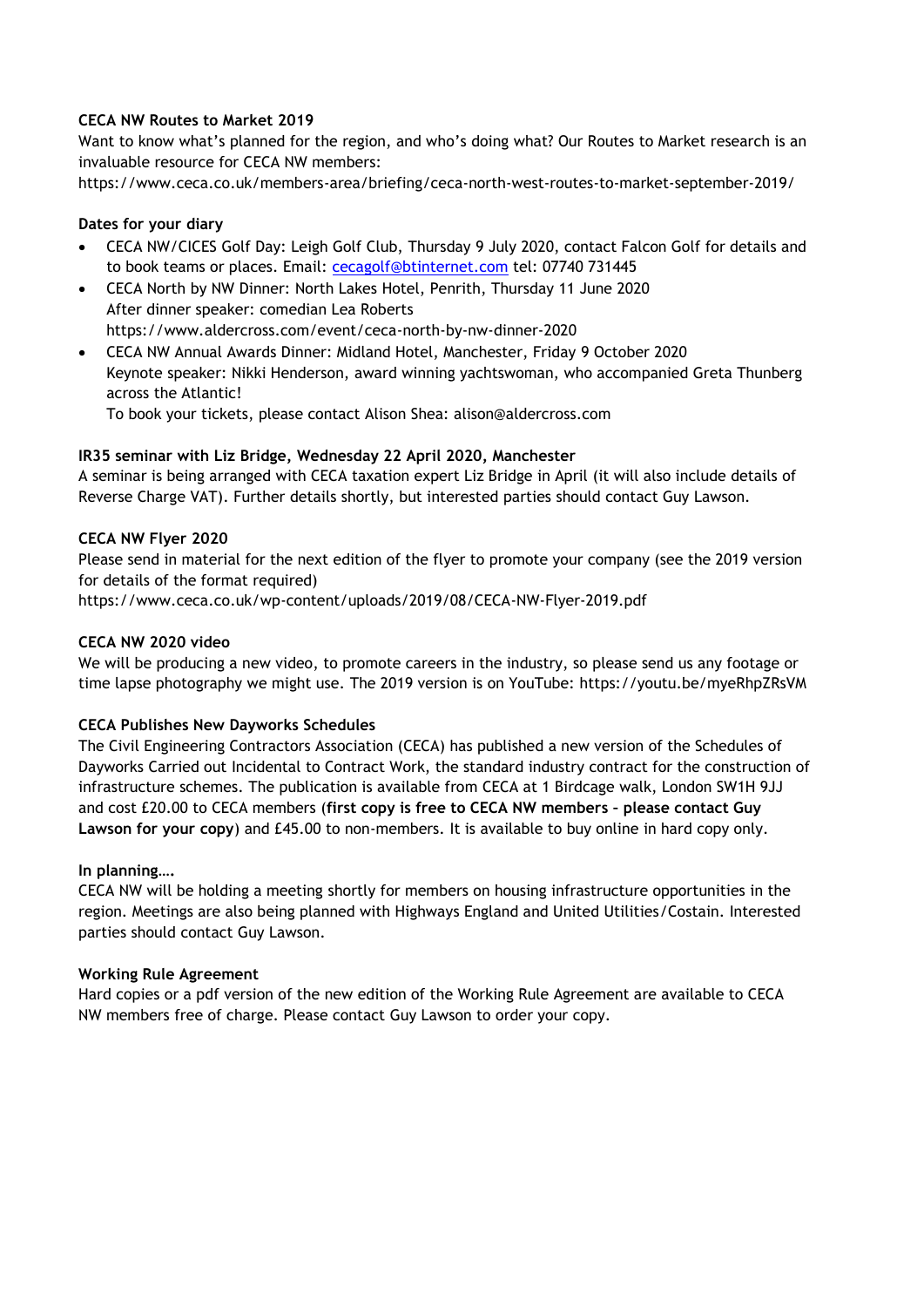# **Training & Development**

# **CECA NW Commercial & Legal Breakfast seminars, with Geraldine Fleming of Driver Trett (all eligible for CPD – certificates can be provided upon request)**

Tues 25 Feb – Design issues under NEC – (jointly with Chartered Institution of Civil Engineering Surveyors) CICES, Dominion House, Sibson Road, Sale, Cheshire M33 7PP https://www.eventbrite.co.uk/e/ceca-nw-seminar-design-issues-under-nec-tickets-90608162453 Tues 24 March – Collateral Warranties Explained Brockholes, Preston https://www.eventbrite.co.uk/e/ceca-nw-seminar-collateral-warranties-explained-tickets-90610593725 Tues 28 April – Pitfalls (for contractors to avoid) 2 North Lakes Hotel, Penrith https://www.eventbrite.co.uk/e/ceca-nw-seminar-contractual-pitfalls-2-tickets-90608708085

# **Seminar: Critical Decisions - The Aftermath Of A Major Accident**

Our brokers, Lockton, are organising the following seminar on 5 March in Manchester (they did one for us last month on PII renewal) with DAC Beachcroft. The seminar is an interactive case study, in which audience participation is strongly recommended. The case revolves around an incident involving a serious injury to a member of the public however the principles discussed are also relevant to Employers Liability incidents. If you're interested, please contact: Sarah.Hollinshead@uk.lockton.com

## **£3m CITB funding is available to enhance training provision for plant operators**

Submit your application form no later than 5.00pm **Friday 28 February 2020**. https://www.citb.co.uk/levy-grants-and-funding/grants-funding/citb-commissioned-projectsfund/plant-commission/

## **CITB NW winter update**

https://spark.adobe.com/page/lNPAYnVg3e064/

# **NW Contractors' Training Group – free for all CECA NW members**

The Group provides access to CITB funding to support training, and its members receive free or substantially discounted training. If you are interested in joining the Group, please let Gill Steele know: [mgtpsteele@hotmail.co.uk](mailto:mgtpsteele@hotmail.co.uk)

## **Sponsoring the Civil Engineering Challenge**

We are sponsoring resource packs to enable scouts and guides to achieve the Civil Engineering badge, developed by Pippa Higgins of Vinci. Please let me know if you would like more information. We are now funding over twenty groups to undertake the civil engineering challenge.

## **WISE: Employ more women in STEM roles or get left behind**

WISE, the campaign for greater gender balance in science, technology and engineering (STEM), is calling for employers, professional bodies and educators to set a target of achieving 30% of women in core STEM roles. Currently, women hold just over 24% of these roles.

## **Job opportunities for those affected by Bardsley entering administration**

Just before Christmas, Bardsley Construction entered administration, this has sadly led to the loss of around 200 jobs in the Greater Manchester area. Job Centre Plus is supporting staff to find new roles but is seeking support from construction firms to identify job opportunities. If you have any openings for construction or back office staff that you'd like to be prompted directly to former Bardsley employees please contact: Richard McAvoy Employer Advisor, Department for Work and Pensions Tel:0161 2532862 07552 271/ Email: RICHARD.MCAVOY@dwp.gov.uk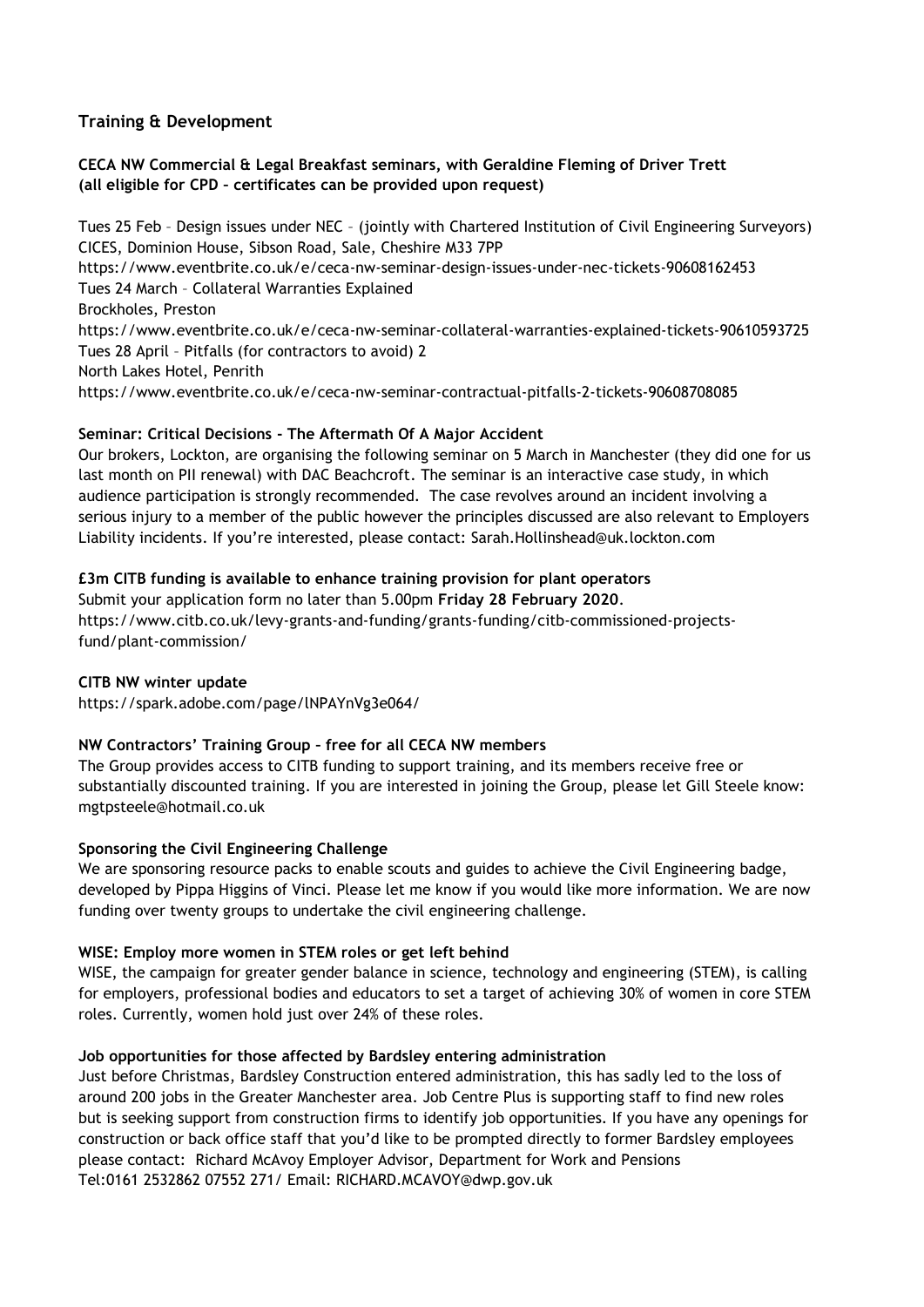# **Policy & Industry Affairs**

## **Cabinet reshuffle: Sajid Javid resigns as chancellor**

He has been replaced as chancellor by Chief Secretary to the Treasury Rishi Sunak - who just seven months ago was a junior housing minister. Transport minister Nusrat Ghani was another junior minister dismissed at the same time. She had served in the role for two years, and her responsibilities included HS2, among a wider rail remit. Boris Johnson is expected to appoint a new minister to oversee the building of the HS2 rail line, final approval for which was given this week.

## **CECA: Calling On Chancellor To Kick-Start Infrastructure Revolution**

Civils contractors have written to former Chancellor Sajid Javid MP to outline the steps he needs to take at Budget 2020 to kick-start an infrastructure revolution.

The Civil Engineering Contractors Association (CECA) have highlighted that the infrastructure sector faces severe challenges in workload visibility, with very few shovel-ready projects in the UK for its members to deliver in the immediate future.

https://www.ceca.co.uk/ceca-calls-on-chancellor-to-kick-start-infrastructure-revolution/

## **CECA: HS2 Green Light Heralds A 'New Dawn' For UK Infrastructure**

Civils contractors today said that the decision of the UK Government to progress with HS2 heralds a 'new dawn' for the UK infrastructure sector.

https://www.ceca.co.uk/ceca-hs2-green-light-heralds-a-new-dawn-for-uk-infrastructure/

## **HS2: Euston and phase 2b to be delivered by separate body**

HS2 has been given the green light by the prime minister, with delivery of the Euston terminus and phase 2B of the scheme to be taken out of the hands of the company delivering the rest of the project. Boris Johnson announced "new delivery arrangements" will be drawn up for both the Euston terminus and the leg of the scheme from Crewe to Manchester and the West Midlands to Leeds. He said further details on how this will work would be revealed soon. He has also ordered an examination of cost reductions on the first phase of the scheme, from London to Birmingham, without redesign work delaying its delivery.

# **IR35: HMRC Announces Change To The Off-Payroll Working Rules**

As part of a review into changes to the operation of the off-payroll working rules (IR35), HMRC has made an announcement to give business more time to prepare. Changes to the operation of the off-payroll working rules will only apply to payments made for services provided on or after 6 April 2020, HMRC has announced, ahead of the publication of the government's review. The formal publication of a review into the implementation of changes to the off-payroll working rules is due to conclude later this month. For guidance: https://www.gov.uk/hmrc-internal-manuals/employment-status-manual

## **Cautious welcome for new PMI figures that show confidence at a near two-year high**

Leading industry figures have given a cautious welcome to the latest PMI figures that show a boost from receding political uncertainty has led to business optimism rising to its highest for almost two years, but have warned against complacency in the year ahead.

The bellwether IHS Markit/CIPS January data pointed to a much slower decline in UK construction output than that seen at the end of 2019. New business volumes were also close to stabilisation, which contrasted with the sharp falls seen in the final quarter of last year.

Looking ahead, construction companies are now the most optimistic about their growth prospects since April 2018. A number of firms noted that clients' willingness to spend had picked up after the general election, which should translate into rising workloads over the course of 2020.

The headline seasonally adjusted IHS Markit/CIPS UK Construction Total Activity Index rebounded from 44.4 in December to 48.4 in January. The latest reading was still below the 50.0 no-change threshold, but signalled the slowest fall in overall construction output for eight months.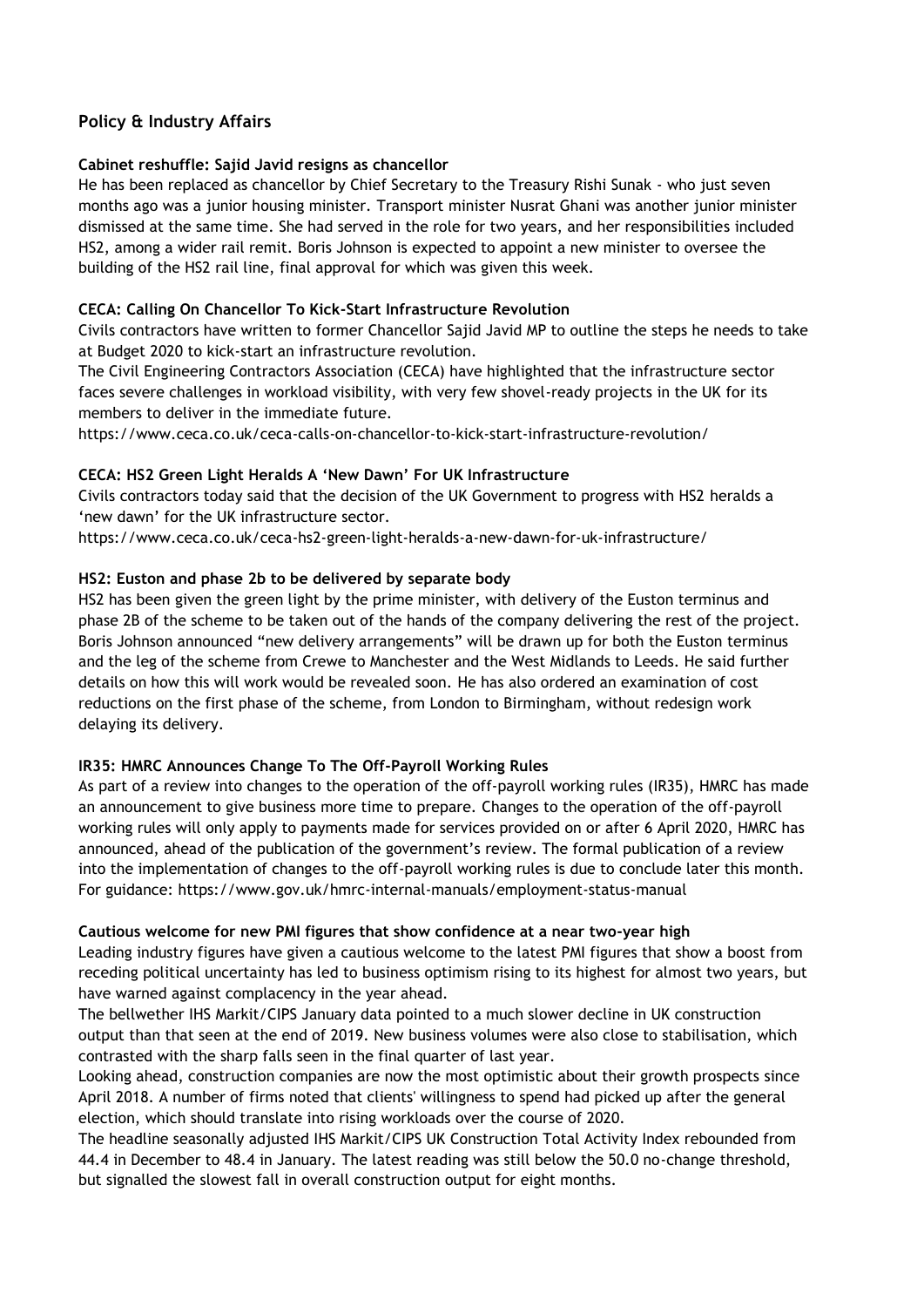## **Network Rail awards £3.6bn signalling contracts**

Five framework contracts, worth an estimated £2.4bn over control period 6 (2019-2024), and up to £3.6bn including options to extend for the first two years of control period 7 (2024-2026), aim to improve asset reliability and in turn reduce delays for the users of the railway - passengers and freight operators - while also increasing capacity on the network. The frameworks, which went live on 31 January 2020, are split into five geographical lots. They have been awarded to:

- Alstom (Southern Region and Eastern region)
- Siemens Mobility Ltd (Scotland Region and North West & Central region)
- A joint venture between Hitachi Rail STS UK Ltd and Linbrooke Services Ltd (Wales & Western region).

## **Network Rail starts race for southern region framework**

Network Rail infrastructure has launched the hunt for firms to deliver buildings and civils renewal and enhancement works across its southern region. The three-year framework is understood to be worth between £100m-£200m. For more information: [IPSFramework@networkrail.co.uk](mailto:IPSFramework@networkrail.co.uk)

## **Green light for new £290m stretch of A30 bypass**

Highways England's project to dual the A30 between Carland Cross and Chiverton Cross has been in the pipeline for several years. It is now the only remaining stretch of single carriageway on the A30 between Camborne and the M5 at Exeter. Development consent has been given to upgrade the road from a single to dual carriageway which includes construction of a 12.5 km new off line section and a new grade separated junctions at Chiverton and Carland Cross, and Chybucca.

## **New delivery partner plan for £6.8bn Lower Thames Crossing**

Highways England is preparing to start market engagement talks to find a delivery partner for the £6.8bn Lower Thames Crossing tunnel project. It has re-cast procurement plans and is now seeking a delivery partner, superseding previous plans to appoint an Early Works Delivery Manager for the project. The agency said it had taken lessons from the Thames Tideway and Crossrail projects, and would procure a delivery partner to create an integrated client team alongside its core Highways England team and technical partner. For more details: cipmarketengagement@highwaysengland.co.uk

## **Wylfa and Sizewell C 'fate is aligned'**

The fate of two nuclear power stations worth a combined £30bn could be settled at the same time, a director of the firm behind the Wylfa Newydd project has claimed. Leon Flexman, director of Hitachi subsidiary Horizon Nuclear Power, said the £16bn Wylfa project and £14bn Sizewell C nuclear facility's futures rested on the government accepting the regulated asset base model (RAB) to fund nuclear newbuild projects. RAB requires developers to spend less upfront, instead raising cash through consumer bills. EDF has said it is in favour of using the RAB model for Sizewell.

Work on Wylfa Newydd power station was suspended in January 2019 after developer Hitachi experienced issues with funding, having already put £2bn into the project. EDF will submit a development consent order for Sizewell C in Suffolk this year and hopes to begin construction on the power station in 2021, but a decision has yet to be made on how it will be funded.

## **East-West rail line route chosen**

The Government has selected the preferred route for the final central section of the East-West rail link between Bedford and Cambridge. This new route will see two new stations built, one at Tempsford or St Neots and one for Cambourne. This will lead to the government making a final decision on whether to take this project forward, and to make an application for a developed consent order.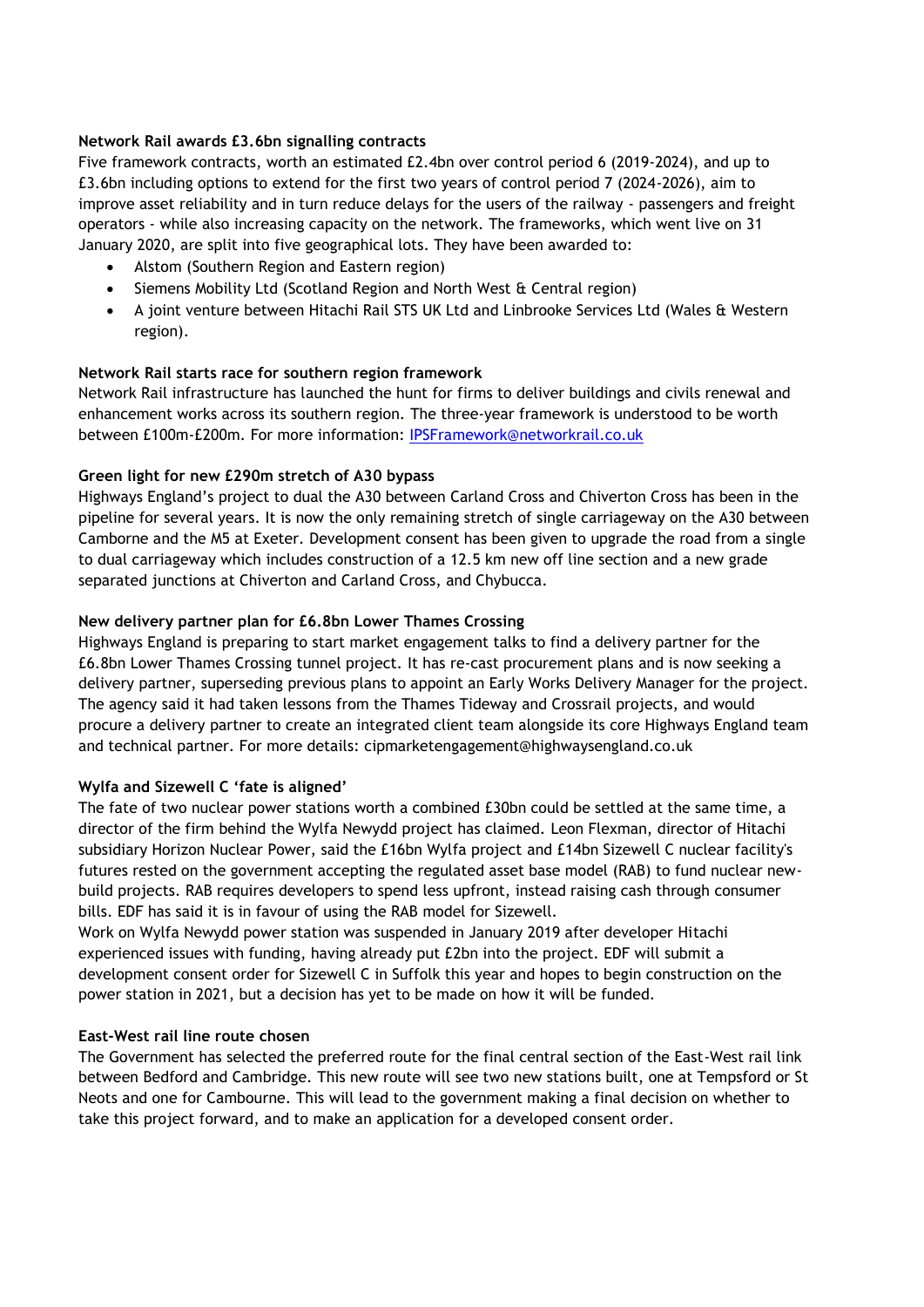## **Andy Street unveils his £15 billion plan for the Metro and Rail in the West Midlands**

Andy Street has unveiled a 'Tube-style map of the West Midlands', outlining his twenty-year ambition for Metro and rail lines in the region. As part of his plans Andy, who serves as the current Mayor of the West Midlands, wants to open eight new Metro lines and 21 new rail stations across the West Midlands by 2040. On the Metro, Andy wants to build over 150 miles of new lines and around 380 new stops, and, in addition to the trams running on roads and on rail lines, he wants to have sections of the line running underground, using 'cut and cover' tunnelling to allow traffic to drive above the Metro line where there is not enough space on narrower roads. In Coventry, new technology such as 'very light rail' trams and driverless autonomous pods would be used to connect key sites.

# **UCL report criticises proliferation of new housing developments built beside roads**

A report by University College London has criticised planners and engineers for allowing new housing developments to be built next to roads which do not accommodate pedestrians and cyclists. The release of the report comes after a government travel survey suggested that 76 per cent of people interviewed thought that drivers should "reduce how much they use their cars" for the benefit of the environment. http://content.tfl.gov.uk/street-appeal.pdf

# **CECA To Join LGA's Strategic Supplier Relationship Management Initiative**

The Civil Engineering Contractors Association (CECA) is to join the Local Government Association's Strategic Supplier Relationship Management (SSRM) initiative to help improve local government procurement of infrastructure.

https://www.ceca.co.uk/ceca-to-join-lgas-strategic-supplier-relationship-management-initiative/

## **CECA: PII renewal**

<https://www.ceca.co.uk/ceca-pi-insurance-will-be-a-major-challenge-for-contractors-in-2020/> Slides are available upon request, of Lockton's recent PII seminar for CECA NW members.

# **CECA: MAC Recommendations Workable For Industry**

Civil engineering contractors today cautiously welcomed a report published by the Migration Advisory Committee on A Points-Based System and Salary Thresholds for Immigration.

The report focuses on the UK's future skills-based work migration system once the Brexit transition period ends and makes recommendations around the possible role of a points-based immigration system and the appropriate level and design of salary thresholds.

The report notably recommended for those with an existing job offer:

- A decrease in the salary threshold from £30,000 to £25,600 on the general work visa.
- An expansion of the general work visa to include many construction skills.
- The salary requirements for new entrants to be reduced and to allow for workers to achieve recognised qualifications.

https://assets.publishing.service.gov.uk/government/uploads/system/uploads/attachment\_data/file/8 60669/PBS\_and\_Salary\_Thresholds\_Report\_MAC.pdf

## **Umbrella companies**

Contractors are leading the way to drive out unscrupulous umbrella companies who exploit workers by charging high fees and denying them holiday and sick pay. The move is part of the People Matter Charter launched by the Supply Chain Sustainability School. The charter outlines eight commitments designed to promote equality and diversity in construction and end exploitation. Several firms have already signed-up including Balfour Beatty, Murphy, Skanska, McAlpine and Vinci. https://www.supplychainschool.co.uk/markets/labour-group/people-matter-charter/

## **Guidance on forward tipping dumpers**

https://www.cpa.uk.net/sfpsgpublications/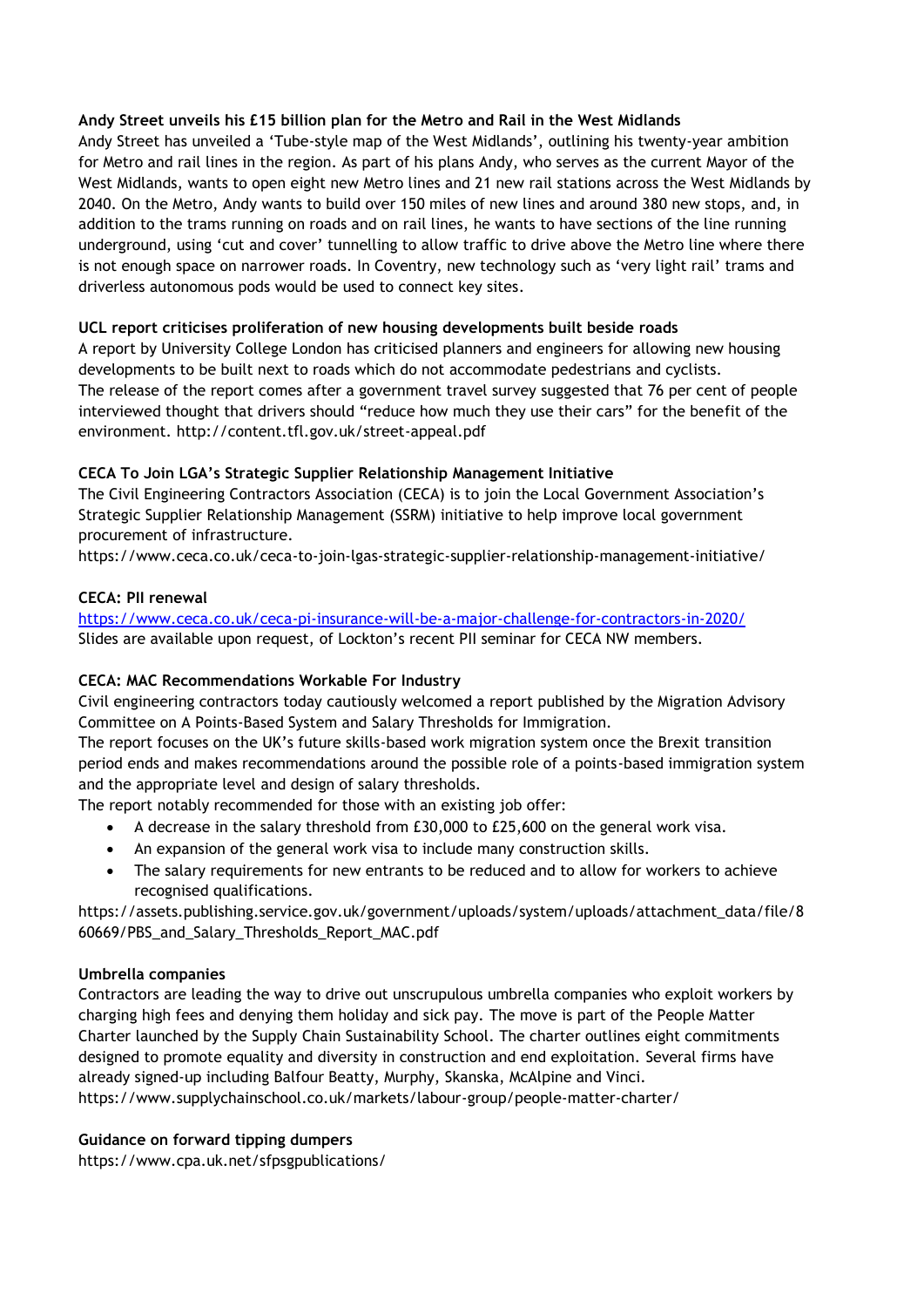## **CECA: Reverse Charge VAT**

We are working with the UK Government, HMRC and a wide range of the other industry federations to try to understand what the current levels of awareness are for the forthcoming changes to construction VAT that are due to come in this autumn. To help with this assessment, please could you fill it in the survey. https://www.surveymonkey.co.uk/r/CECAReverseChargeVATSurvey.

## **CECA: Government To Re-Open Beeching Lines**

The new Conservative Government has committed to restoring many of the closed Beeching lines reconnecting those small towns that have suffered permanent disadvantage since they were removed from the rail network in the 1960s. Secretary of State for Transport Grant Shapps has allocated £500m to reopen former train lines and build new stations in the North of England and the Midlands. CECA believes that substantial underinvestment outside London and the South East is a key cause of everyday challenges on regional road and rail networks and we welcome the Government's commitments to change the direction of travel. To help us when we meet with the Department for Transport and Network Rail, we would like to seek members' views on the key strategic rail routes which the Government should prioritise. If you would like to share your views and help us in our lobbying, please contact: marieclaudehemming@ceca.co.uk

https://www.ceca.co.uk/government-to-re-open-beeching-lines/

## **CECA: Looking Ahead To The Second Roads Investment Strategy**

CECA is anticipating that the second Roads Investment Strategy will be published in the coming weeks, confirming Government's plans for £25.3bn investment in our strategic roads between 2020-25. Ongoing commitment to five-year cycles for roads spending is welcomed by industry, as they provide much greater project certainty, giving industry the confidence it needs to prepare for a substantial programme of work. While the latest proposed figure is less than the £29bn originally quoted, CECA remains optimistic about the new Government's commitment to road infrastructure, and the vital role it plays in driving economic growth. This has already been reflected in the Conservative Party's election manifesto to make a £28.8 billion investment in strategic and local roads and £1 billion in rapid electric vehicle charging. https://www.ceca.co.uk/looking-ahead-to-the-second-roads-investment-strategy/

## **Late payment bill to enforce 30-day terms**

A new private members bill is being launched in the House of Lords today in the latest bid to toughen-up late payment legislation. The bill proposed by Labour peer Lord Mendelsohn contains a statutory limit of 30 days for paying bills. It also outlaws unfair payment practices like subcontractors having to pay fees to get on main contractors' preferred lists of suppliers and payment of fees to get paid earlier under supply chain finance schemes. The bill also mandates the use of project bank accounts for public sector works over £500,000 allows small construction firms to refer payment disputes to the Small Business Commissioner rather than go through adjudication.

## **New £10.5bn NHS framework opens**

A new £10.5bn NHS-led framework has opened for tenders.

The seven-year Public Sector Construction Works framework is being operated by NHS Shared Business Services and is open for healthcare and other public services to use. It is divided into five lots for jobs valued from under £2.5m to more than £35m. The three lowest-value lots are divided into 12 regions, while the £15m-£35m and £35m+ lots are national. There is a maximum of 376 places available on the framework, according to its OJEU notice. The Public Sector Construction Works tender is live and closes on **25 February**. https://ted.europa.eu/udl?uri=TED:NOTICE:15453-2020:TEXT:EN:HTML&src=0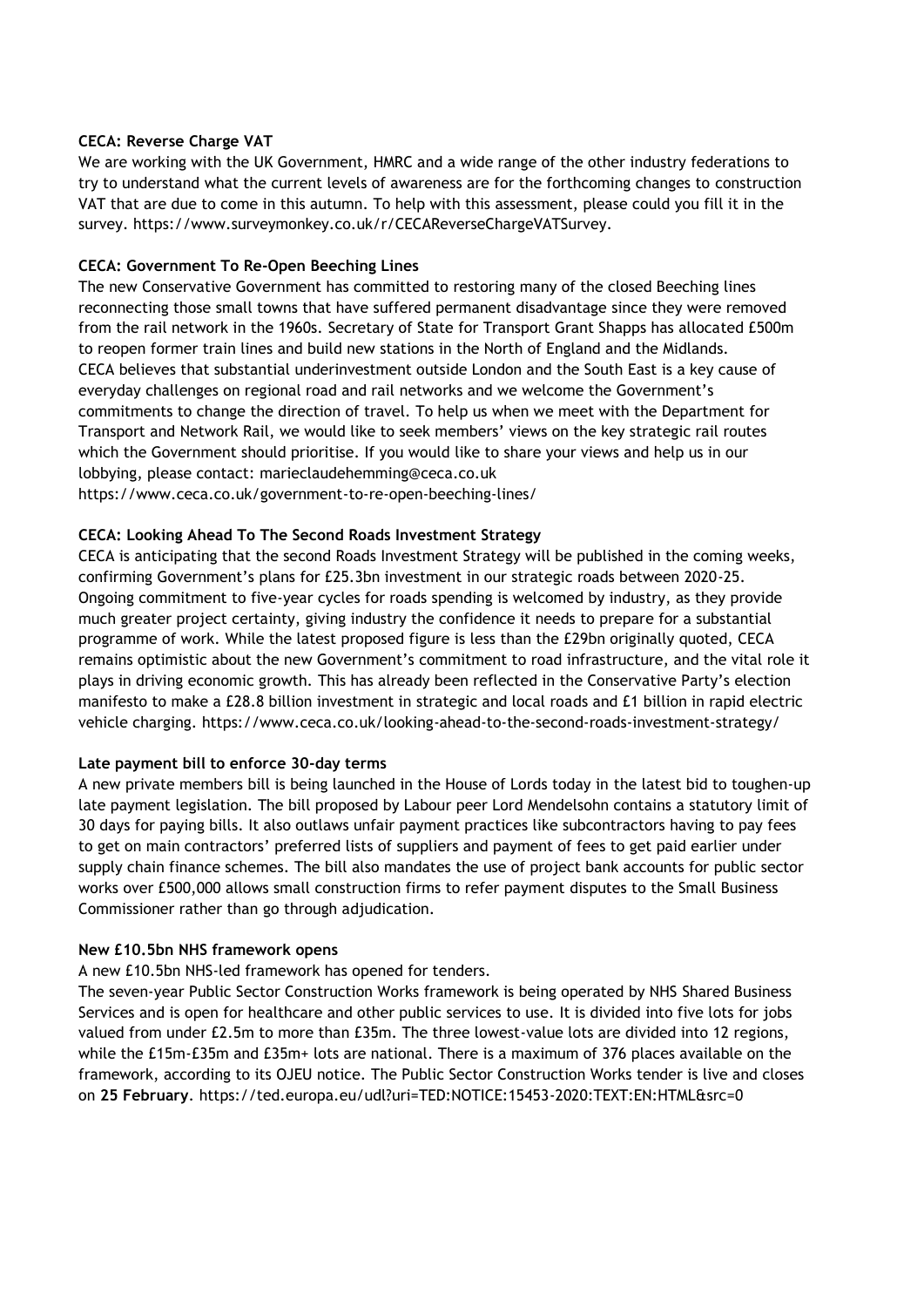## **CROSS report, January 2020**

Articles on CDM 2015/Temporary Works and structures at risk from scour and erosion. https://www.structural-safety.org/media/696284/cross-newsletter-57.pdf?\_ccCt=nxQKFkecH2Qhj6DKNWmjO8uwTP3BuBr0EB3VHs\_3gNbjiTyAqCBqghL\_BTT4TfHY

## **Heathrow to hold public consultation to finalise expansion plans**

Heathrow Airport has announced it will launch an eight-week public consultation to finalise its proposals for airport expansion following the decision by the UK's aviation regulator, the Civil Aviation Authority (CAA), to cap early spending on the project. Capping spending has prolonged the construction period of a new third runway and means Heathrow will need to undertake refreshed modelling of key aspects of the plan – including public transport to and from the airport – to evidence that Airports National Policy Statement (ANPS) targets can be met. The consultation will run from April through to June ensuring, say the airport, that communities can review and feedback. Heathrow will be writing to local authorities in the coming weeks with more information, offering them the opportunity to feedback on its approach to consultation. Responses will feed into the final planning application, to be submitted to the Planning Inspectorate towards the end of 2020.

## **Network Rail launches action plan for working with SMEs**

Network Rail has published its plan of action for working more effectively and closely with small and medium enterprises (SMEs). The plan also considers how Network Rail will achieve the government's target of 33% of its annual expenditure to be spent via SMEs by 2022. https://www.networkrail.co.uk/industry-and-commercial/supply-chain/

## **Procure Partnerships: new £2.5bn nationwide framework announced**

Procure Partnerships Frameworks has announced a £2.5bn national minor works scheme. Broken down into two value bands of £50k to £1m and £1m to £4m, the minor works framework will target local contractors in both England and Wales for 10 regional lots, each of which will run for four years. It will be accessible to all public sector bodies including local authorities, NHS trusts, universities and blue light providers. Tender documents will be issued at the end of **January** with the framework going live at the end of March.

Contractors can register initial interest here: www.procurepartnerships.co.uk/register-interest

# **Ofwat challenges water companies to spend £13bn on infrastructure over next five years**

The Environment Agency has welcomed Ofwat's challenge to the UK's water companies to spend £13bn on infrastructure investment and improve their performance and customer service over the next five years. Ofwat has revealed a spending package of £51bn for the next five years. A quarter of this, around £13bn, will be investment dedicated to providing resilient services and a better environment in the face of a growing population and climate change.

## **PR 19 final determinations**

In September 2018, water companies in England and Wales submitted their plans for the future to Ofwat. They checked and challenged those plans, including how much companies planned to spend to deliver them.

<https://www.ofwat.gov.uk/regulated-companies/price-review/2019-price-review/final-determinations/>

# **Inspiring Change**

Entries are now open for the 2020 Inspiring Change Awards. If you're working for a construction employer who takes Fairness, Inclusion and Respect seriously, why not submit an entry. For more information see: http://www.inspiringchangeawards.com/2020-categories-and-entry-forms.html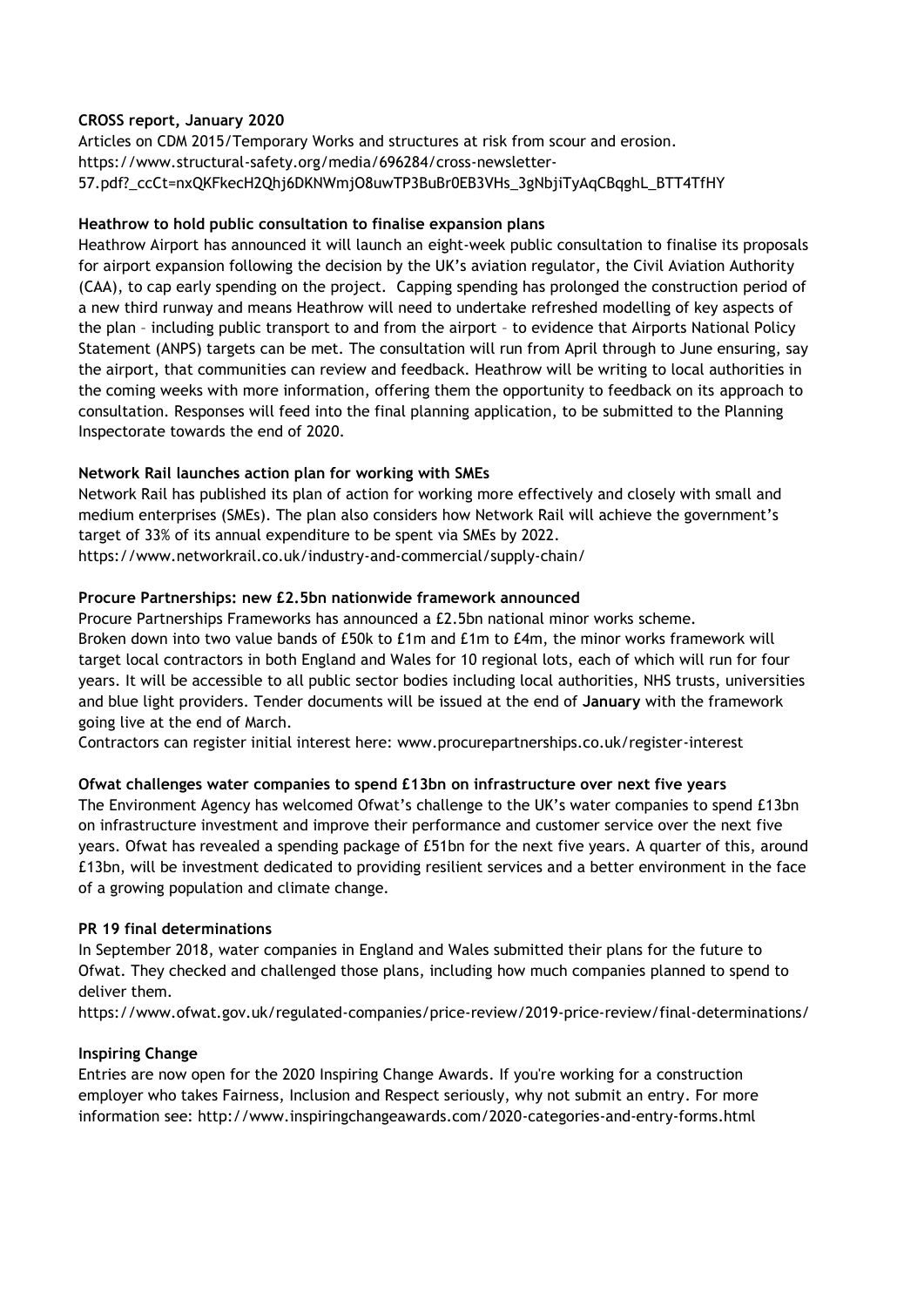## **Global whistleblowing laws for energy and infrastructure employers**

Energy and infrastructure companies are often under considerable pressure to ensure transparency in their operations, given the scale and high-risk nature of the work. Employers operating in these sectors with global operations should have in place a clear, accessible policy setting out how they will handle reports from employees who 'blow the whistle' about corporate wrongdoing. They must also ensure compliance with local laws in every region in which they operate. It is unlikely that a single 'global' policy will be suitable for the workforce in every territory, and provisions will need to be tailored accordingly. Reporting suspicions of wrongdoing by their employer will not usually be an easy choice for an employee to make. As a general rule, employers can encourage their employees to report their concerns by:

- publishing a well-defined and accessible whistleblower policy;
- presenting clear and regular communications from senior management on the topic;
- offering regular training and awareness of whistleblowing;
- providing evidence of support of protection by senior management;
- providing secure and easily accessible reporting facilities; and
- guaranteeing anonymity

# **Homes England launches Strategic Plan 2018/19 – 2022/23**

[https://assets.publishing.service.gov.uk/government/uploads/system/uploads/attachment\\_data/file/7](https://assets.publishing.service.gov.uk/government/uploads/system/uploads/attachment_data/file/752686/Homes_England_Strategic_Plan_AW_REV_150dpi_REV.pdf) [52686/Homes\\_England\\_Strategic\\_Plan\\_AW\\_REV\\_150dpi\\_REV.pdf](https://assets.publishing.service.gov.uk/government/uploads/system/uploads/attachment_data/file/752686/Homes_England_Strategic_Plan_AW_REV_150dpi_REV.pdf)

# **Doing business with Sellafield (LINC and CTM update)**

LINC with Sellafield Ltd has now transitioned over to the CTM system. In order to qualify for LINC in CTM please either login with your existing details or if you are new to CTM register as a 'new supplier' and navigate to RFQ 10536 - LINC Qualification:

<https://sharedsystems.eu-supply.com/login.asp?B=SELLAFIELD>

# **News from People's Health (from B&CE)**

[https://elinkeu.clickdimensions.com/m/1/11894794/p1-b19291](https://elinkeu.clickdimensions.com/m/1/11894794/p1-b19291-e1ab31301ef6427981d564a5a4075660/1/127/a68cca09-d4e4-4354-8e70-1176dda1ebd7) [e1ab31301ef6427981d564a5a4075660/1/127/a68cca09-d4e4-4354-8e70-1176dda1ebd7](https://elinkeu.clickdimensions.com/m/1/11894794/p1-b19291-e1ab31301ef6427981d564a5a4075660/1/127/a68cca09-d4e4-4354-8e70-1176dda1ebd7)

# **Built Environment Networking: 2020 events calendar**

<https://www.built-environment-networking.com/wp-content/uploads/2019/10/2020-Calendar.pdf>

## **News from CICES: December/January newsletter**

http://mailshot.cices.org/Chartered%20ICES%20Enewsletter%20Dec20.html

## **News from ACAS: Mediation**

https://northwest.cmail20.com/t/ViewEmail/r/E4245BF3A1072AF62540EF23F30FEDED/DFE4EF7006A908 6490FAFAE85685310A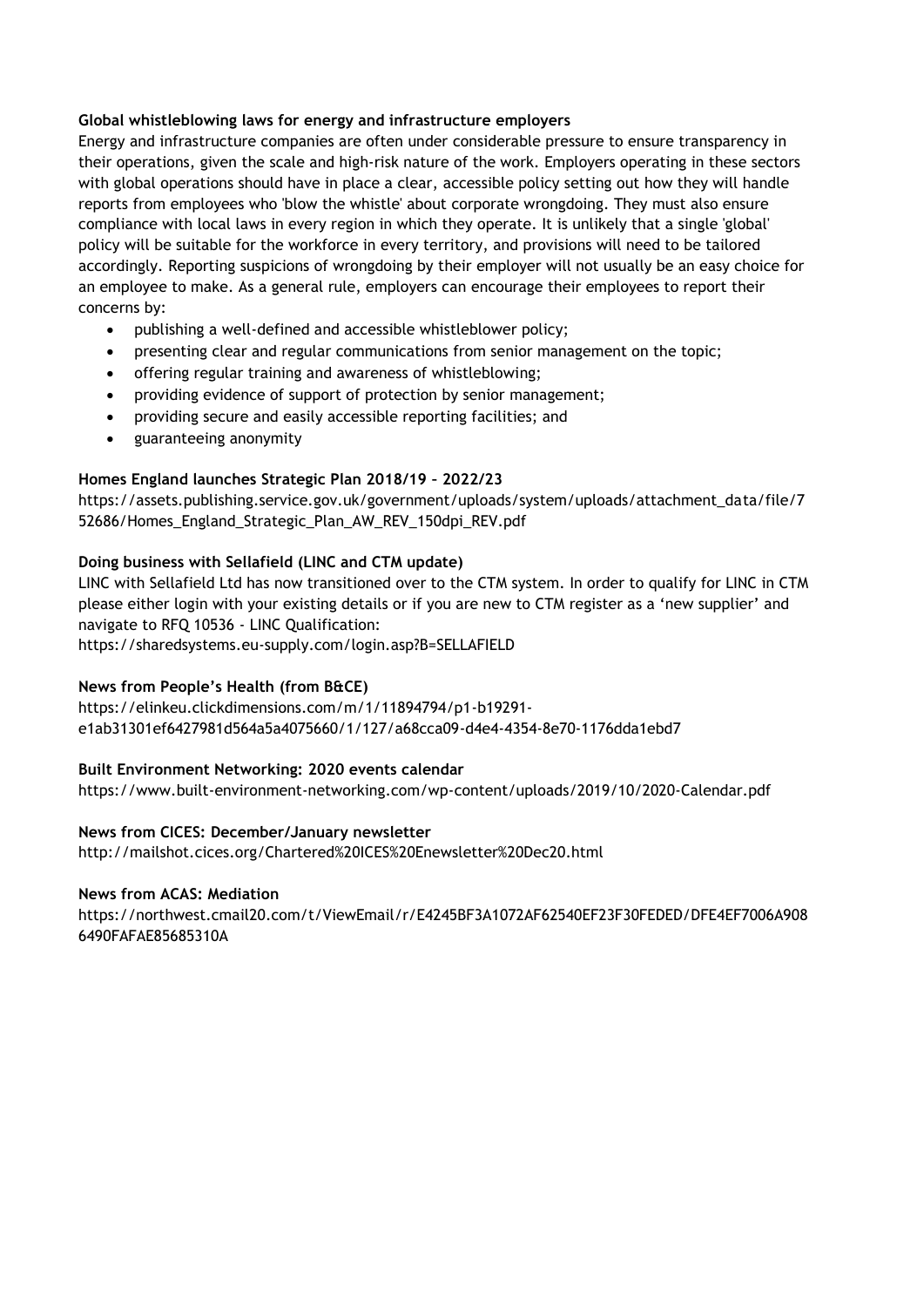## **North West – and the North**

## **CECA NW: Budget priorities for the North West**

CECA NW's recommended priorities for the forthcoming budget: https://www.ceca.co.uk/ceca-north-west-government-must-level-up-uk-through-infrastructureinvestment/

#### **…. and CECA NW in the news: our comments on the HS2 and NPR announcement**

https://www.placenorthwest.co.uk/news/industry-reacts-to-hs2-approval/

## **Northern Rail: nationalisation 'curtain raiser' for wider review?**

The UK government's decision to bring the Northern Rail franchise under public control is a "curtain raiser" for wider reform later this year, an expert has said.

The government is due to publish a white paper on rail reform later this year, in which it will set out its plans for a "simpler, more effective" alternative to the current franchising model in response to the recommendations of an independent review by former British Airways chief executive Keith Williams.

## **Mersey tunnels: Council agrees to 'ease the burden' on toll users**

The cost of using the Mersey tunnels has officially been frozen but some campaigners are calling for it to be scrapped altogether. The Liverpool City Region's Combined Authority has approved plans to keep toll fees on the Kingsway and Queensway tunnels as they currently are, which was proposed by Metro Mayor Steve Rotheram recently.

#### **£6million redevelopment announced for railway station at Teesside International Airport.**

Tees Valley Mayor Ben Houchen has announced plans to invest £6million into the redevelopment of the railway station at Teesside International Airport.

#### **Yorkshire MP asks government to reinstate Beverley to York railway line axed by Beeching**

Graham Stuart MP wants some of the £500million pot for feasibility studies into reinstating old routes to be diverted to the Beverley to York line, which closed in the 1960s as part of the Beeching cuts.

## **M58 Link Road, Wigan**

Wigan Council is developing proposals for a new link road connecting J26 M6 with Wigan town centre via the A49 (the M58 Link Road). The council has been reviewing procurement options for the main works however the scheme has a number of complex interfaces which have needed careful consideration. Following the conclusion of the review process, the council has taken the decision to appoint Balfour Beatty via the SCAPE framework to undertake pre-construction activities to develop and deliver a detailed design and supporting work packages for the M58 Link Road, up to final funding approval and contractor appointment stage to construct the scheme.

In order to support the development of the supporting work packages, the Council proposes to hold a market information day for interested contractors and supply chain partners, which will be hosted jointly between Wigan Council and Balfour Beatty. Details of this will be circulated in due course. The council has not yet taken any decisions as to the procurement of the scheme construction works, which are currently anticipated to be delivered under a NEC form of contract (either Option A or Option C). Further updates can be found via the council's webpage

http://www.wigan.gov.uk/Resident/Parking-Roads-Travel/Roads/Proposed-M58-Link-Road.aspx

## **£100m towards Fleetwood line restoration**

Launching the plan to kickstart the restoration of lines closed more than 50 years ago, transport secretary Grant Shapps has released cash to re-open two lines in the near future: £1.5m to the Ashington-Blyth-Tyne Line in Northumberland, and £100,000 to the Fleetwood line in Lancashire.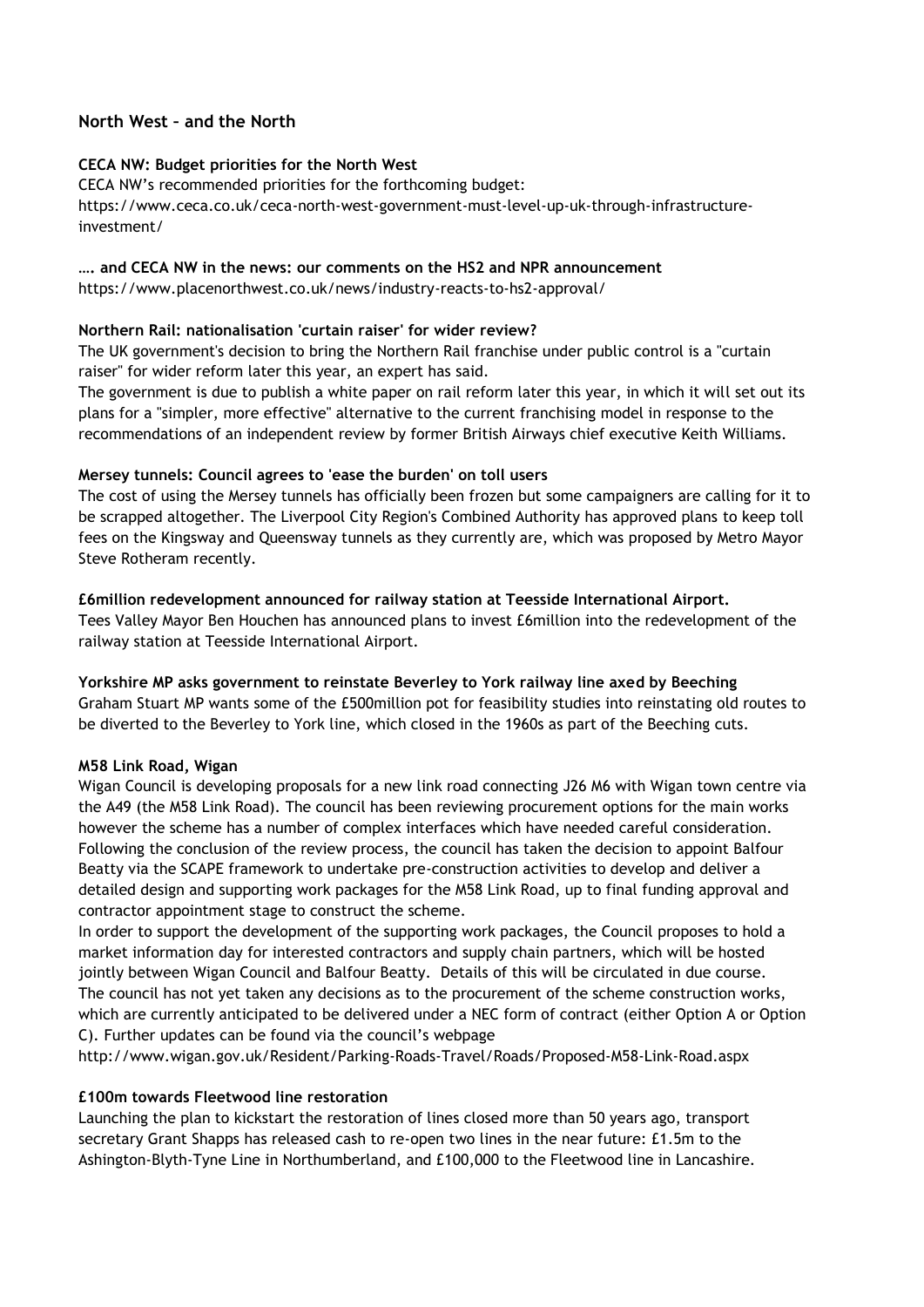## **£175m Woodhouse Colliery update**

Guy Lawson met West Cumbria Mining to discuss progress and to identify how CECA NW can assist the project. A members' meeting and/or 121 opportunities for members will be developed in the near future. Further details in due course. Plans for the first deep coal mine to be built in the UK for decades will go ahead after the government decided not to intervene. The £175m mine project to be known as Woodhouse Colliery got the thumbs up from the local council in May but was called in by Government for further scrutiny. Radical designs for surface infrastructure on a brownfield site near Whitehaven in west Cumbria will minimise any potential impact from noise, dust and light. Construction phases are expected to start in early 2020 with deep coal mining starting 24 months later. WCM will move mined coal via a buried 2.2km long conveyor to a train loading facility, with its own dedicated siding, on the Cumbria Coast railway line.

## **North West Construction Hub £120m low-value framework**

The North West Construction Hub has rung the changes for its £120m low-value framework for projects worth up to £3m. The number of firms securing places has dropped from 11 to nine with Conlon Construction, Engie, Kier and Harry Fairclough successfully retaining their places. Newcomers for the four-year pipeline of works include: Eric Wright, John Turner Construction, Manchester and Cheshire Construction Co, Styles and Wood and Warden Construction.

## **Metrolink heading to Stockport by 2025**

Plans for a Metrolink extension from East Didsbury to Stockport came a step closer today after The Mayor of Greater Manchester, Andy Burnham announced that former head of the Civil Service, Lord Bob Kerslake, has been appointed as Chair of the Stockport Mayoral Development Corporation (MDC) in a major move to help boost the ambitious regeneration plans for the town centre. Stockport Council and Transport for Greater Manchester are set to request between £500m and £1bn from the Government to deliver an extension of the Metrolink line from East Didsbury to the town centre.

## **Mayfield phase one to be decided in February**

Plans for the first phase of the £1.4bn Mayfield project are to be determined by the council next month. The scheme is being brought forward by the Mayfield Partnership, which comprises developer U+I, Manchester City Council, LCR and Transport for Greater Manchester.

Phase one of the project comprises the delivery of the 6.5-acre Mayfield Park, focussed on the River Medlock and the city's first park in a century, together with two office blocks totalling 314,000 sq ft, and a 550-space multi-storey car park on Baring Street. The first two planning applications submitted last year are expected to be determined on **13 February**.

## **Entries open for North West Regional Construction Awards 2020**

Applications are invited for the 14th annual North West Regional Construction Awards. The awards are held in partnership with Constructing Excellence in the North West, School of the Built Environment at the University of Salford and the Centre for Construction Innovation. The winners from the region will be announced at the North West Regional Construction Awards at the Titanic Hotel in Liverpool on **2 July 2020**. For details: http://www.constructionawardsnw.co.uk/index.html

# **Eden confident of 2020 planning submission**

Eden Project North is continuing to target a 2020 submission for the planning application for its £85m Morecambe attraction following a successful public consultation, remaining positive about future Government support despite political uncertainty. The Grimshaw-designed Eden Project North is earmarked for a waterfront site at Morecambe Bay, which would become the location of an immersive visitor experience housed across a series of mussel shell-shaped domes.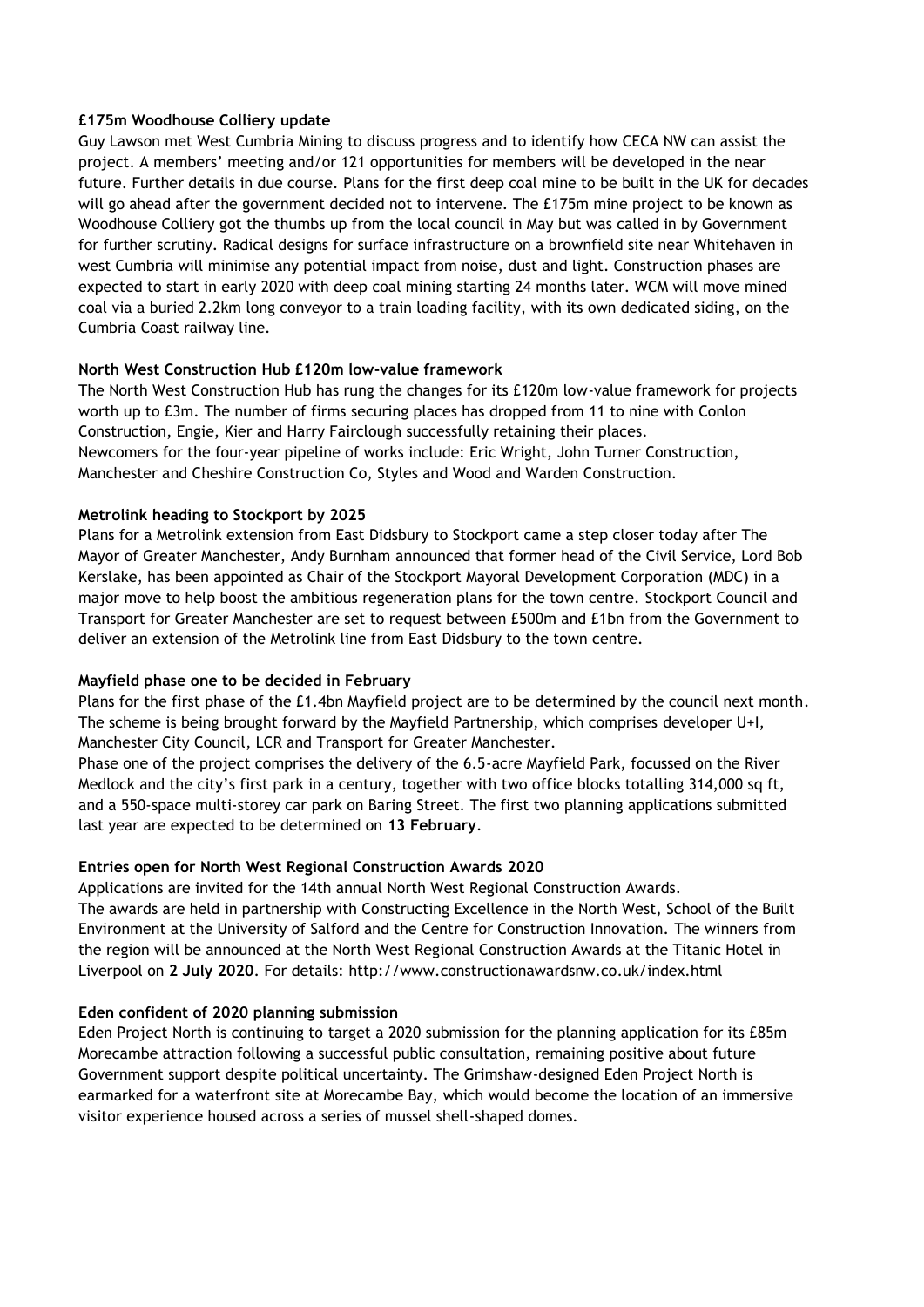## **£71m announced to 'transform' steelworks site**

Teesside leaders have welcomed a £71m pledge to 'transform' the site of Redcar's former steelworks. The Government has announced the new funding towards ambitious plans to turn the former SSI site into a huge business zone, home to clean energy, manufacturing and tech companies.

## **Salford Media City expansion**

In August, Construction News revealed that Peel Land and Property group and Legal & General secured a £292.5m loan facility to double the size of the Media City UK development in Salford. Up to 10 more buildings are planned for the site, which is home to offices for companies such as the BBC, ITV, Ericsson and over 250 creative media businesses.

The project is in very early stages, with no contractors yet appointed. Detailed planning consent was granted for the expansion in October 2016. The development will be one to watch in 2020 due to the vast amount of investment in the scheme, with Peel Land and Property group stating that the expansion would be backed by £1bn of private investment.

## **How Preston could look if £182m transport funding is approved**

County Hall has submitted the transport infrastructure proposals after being shortlisted for the Department for Transport's Transforming Cities Fund. Outline plans looking to upgrade rail, bus, cycling and walking opportunities across the city have been sent to the government for consideration. They include:

• A parkway railway station at Cottam;

• A new crossing of the Ribble at Avenham Park to connect footpath, cycling and bridleway networks north and south of the river, replacing the closed Old Tram Bridge;

• Enhancements to the city centre's main streets – Fishergate, Friargate, Lancaster Road, Church Street, Corporation Street, Butler Street – complementing and connecting recent work between the rail station, bus station and university;

• Changes to the A6/A59 Ringway, building on the substantial investment in new road capacity, with the Preston Western Distributor and South Ribble Western Distributor;

- Bus gates, priority lanes and junctions;
- New or improved cycle and foot ways in the city centre;
- Cycle super highway links to suburbs major employment areas;

• Improved cycling and walking routes between Preston Bus Station and the Railway Station.

Preston is one of 12 shortlisted Transforming Cities Fund city regions nationwide with the prospect of receiving a share of £1.2bn, to be spent by March 2023, aimed at driving up productivity through improved public and sustainable transport connectivity. The bid is supported by partner organisations from the public sector, including Preston City Council and South Ribble Borough Council, the Lancashire Enterprise Partnership and University of Central Lancashire (UCLan), and local bus and rail providers.

## **Parkside link road update**

The proposed £38m link road which would connect a potential 270-acre business park on the site of former Parkside Colliery in Newton-Le-Willows, would cross 93 acres of Green Belt, including farmland, before connecting to the Parkside Colliery site. It would also have the potential to unlock future phases of up to 505-acres around the junction to the east and west of the site for employment land and railway infrastructure, according to the planning application. The proposal includes a single carriageway to the east from the A49 Winwick Road to the A573 Parkside Road with a three-way junction, and a single carriageway road to the east of the M6 to link the A573 Parkside Road to a roundabout on the A579 Winwick lane. The road from the roundabout will be a dual carriageway. The proposal would link to Parkside Regeneration's Parkside Colliery business park proposal in Newton-le-Willows. The scheme is being brought forward in a joint venture between Langtree and St Helens Council, and would create 1m sq ft of employment space in its first phase.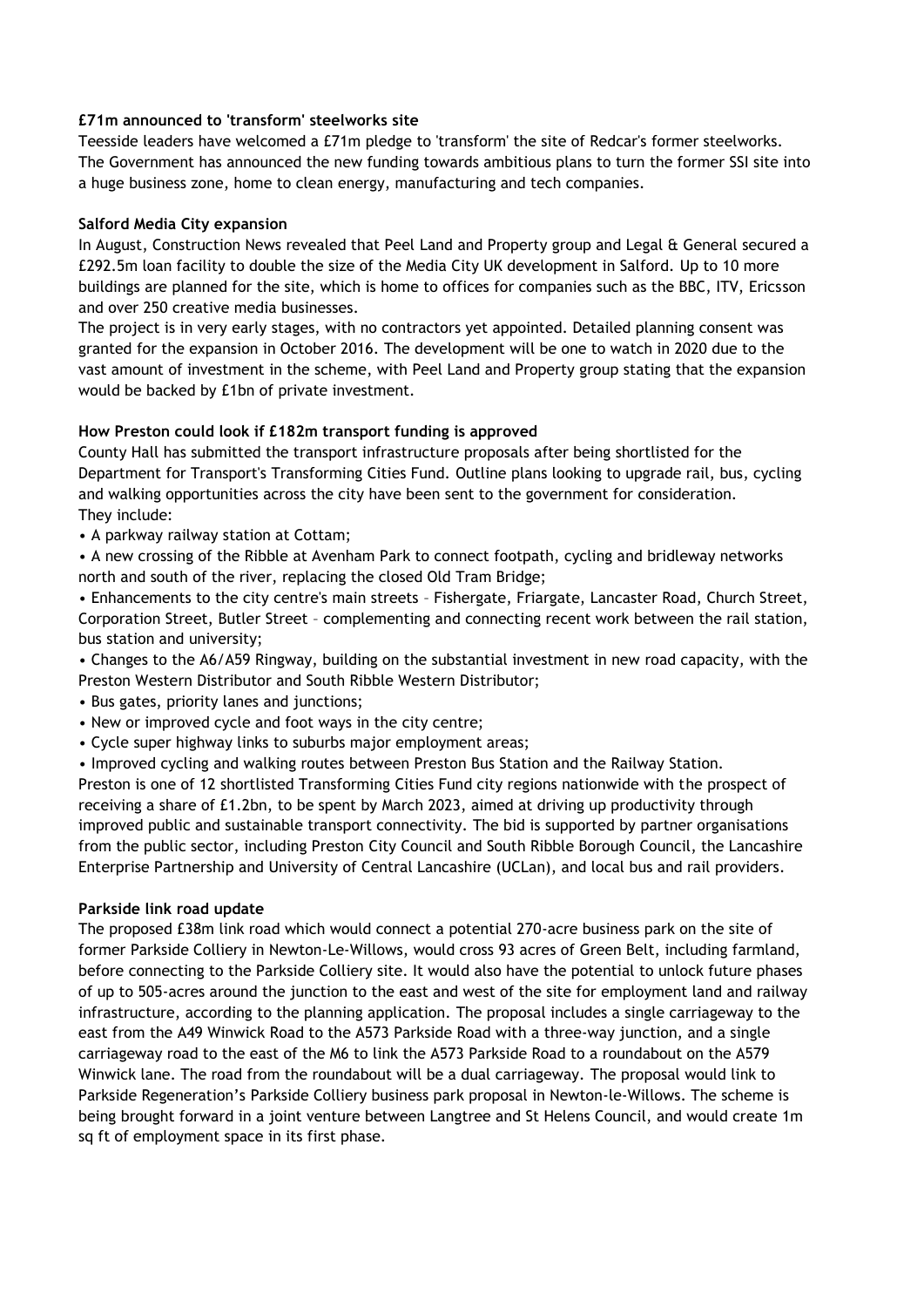## **Salford and Bolton road improvements set for sign-off**

Mayor Andy Burnham and Eamonn Boylan, chief executive of the GMCA, have put forward proposals for the improvements to the A666 and A6 in Salford, and Bury Road and Crompton Way in Bolton, for signoff. The work in Salford consists of junction upgrades, bus priority measures and cycling and walking enhancements on the A666 and A6. The schemes would be backed by £3.98m from the Local Growth Deal and Mayor's Fund. The Salford scheme includes three sections of bus lane on the Manchester-bound side of Bolton Road between the M60 off-slip at Junction 16 on the M60 and the Irlam o'th Height roundabout; the reconfiguration of on-highway parking arrangements on Bolton Road; a junction improvement scheme at Broad Street and Frederick Road with the inclusion of a buys only link between Broad Street and Belvedere Road, and segregated signalled crossings for cyclists; and the provision of a pedestrian crossing on the A6 adjacent to Salford Crescent. -Salford City Council would be responsible for managing the works with project management support from TfGM.

The Bolton upgrades are a collection of junction improvements close to Bolton town centre. The scheme includes the implementation of two cycle signal junctions at the Manchester Road, Bradshawgate, and Trinity Street, and at Newport Street and Trinity Street. The scheme also includes capacity improvements at adjacent A666 and St Peters Way and Bury Road and Crompton Way junctions.

## **Capita appointed for Carlisle southern link road**

A £2.5m contract for design services on Carlisle's £112m southern link road has been won by Capita Property & Infrastructure. The link road is a key priority for Cumbria County Council and Carlisle City Council, which leaders believe is vital in improving east-west connectivity. In February this year Government announced that it would grant £102m from the Housing Infrastructure Fund for the project. The route as mapped out runs west from junction 42 of the M6, meeting the A595 at the Newby West roundabout. The intention is to start construction in spring 2021 for completion in 2023. A six-week consultation was held through June and July this year.

St Cuthbert's Garden Village, where up to 10,000 homes could be delivered, is one of the sites that would be enabled by the link road. Draft options for the village are currently out for consultation.

## **25 additional schemes proposed for £1.5bn Bee Network**

The Greater Manchester Combined Authority has put forward plans for an additional 25 schemes to improve walking and cycling routes across the City Region, bringing the total number of projects to 82, at a cost of £493m. According to the GMCA, the projects identified so far make up a third of the overall Bee Network plan, which is set to reach £1.5bn of investment. Tranche Six of the project attracted 37 applications, of which 25 were approved for programme entry. All of them are recommended for approval at the latest GMCA meeting, at a cost around £154m. The successful projects include:

- The £5.8m Westhoughton Bee Network and the £9m Astley Bridge in Crompton
- Three schemes in Elton, Pimhole, and Radcliffe central in Bury which total £6.9m
- £13.5m for Bee Network Crossings, and £4.3m for National Cycle Network upgrades
- Three in Manchester, the £5.7m Manchester Cycleway, £12.9m for Oldham Road, and £1.4m for Beswick Filtered Neighbourhood
- Seven in Oldham, which total £19.8m, including £11.1m for Oldham town centre improvements
- One scheme in Rochdale, including links between Rochdale, Manchester & Oldham at £29.4m
- In Salford, there is one scheme for the as yet undescribed Salford Innovation Triangle at £19.9m
- Three in Stockport, made up of £3.2m for Heatons WRH, £3.9m for Romiley neighbourhood and links, and Thomson Street bridge
- The one improvement in Tameside is the £2.2m A57 Denton to Hyde
- The final two are in Trafford, which are the £4.4m North Altrincham Bee Network, and £7.9m Seymour Grove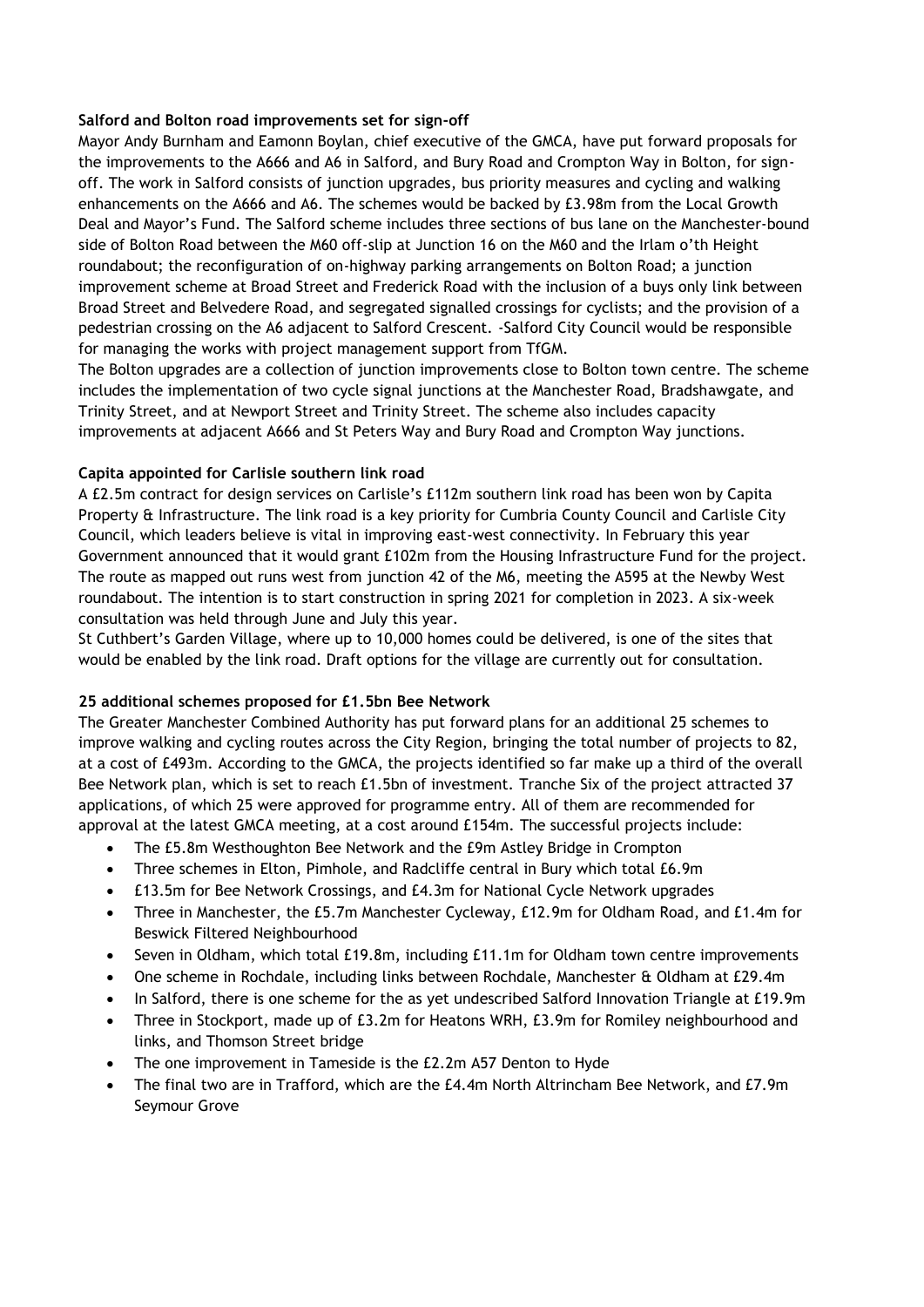# **Government funding to progress Carlisle Garden Village**

The 10,000-home St Cuthbert's Garden Village has been allocated a fresh wave of funding from the Government to go towards the delivery of the masterplan.

The £320,000 is the latest round of capacity funding granted from the Ministry of Housing, Communities & Local Government.

St Cuthbert's is one of 14 Garden Villages proposed across the country and sits to the south of Carlisle city centre. In terms of housing numbers, Carlisle City Council claims the site is the largest in the country with the capacity for 10,325 homes.

Cumbria County Council and Carlisle City Council have allocated £10m towards enabling works.

# **Peel look to develop City Airport, Salford**

Peel L&P has outlined plans to further develop the historic City Airport in Salford, including extensions to the existing heliport and refurbishment pilot and passenger lounges.

The plans would represent the next stage of investment by Peel into the 90-year-old airport, which was Greater Manchester's first, after it spent £1m over the course of 2019 expanding the hangar at the airport and other improvements.

# **£200m Heysham waste incinerator approved**

Veolia has gained planning for a £200m Energy Recovery Facility at Heysham in Lancashire. The energy from waste plant will process up to 160,000 tonnes of rubbish a year creating enough electricity to power 60,000 homes, as well as economic benefits for the local community. Around 350 construction jobs are expected to be sustained during the build programme. The Heysham Gateway project will be built on a 10-acre plot next to Imperial Road near the Lancaster West Business Park.

# **EA: £220m marine and coastal defence framework**

The Environment Agency has named the contractors it will use to deliver a £220m programme of marine and coastal flood defence work. Work has been split into two lots on the new framework, one covering major projects valued from £5m-£50m and the other smaller jobs worth less than £5m. The new arrangement will run until March 2023.

- £5m-£50m projects (total value £185m over four years) BAM New Wave Solutions JV, Van Oord UK, VBA (VolkerStevin/Boskalis Westminster/Atkins)
- Projects up to £5m (total value £35m over 4 years) JN Bentley, BAM Nuttall, Van Oord UK, VBA JV

# **Plans progress for new waste-to-energy plant in Preston**

Plans for a £200 million waste-to-energy plant on the outskirts of Preston, UK, have moved one step closer to fruition. Preston City Council's planning committee voted not to object to the proposals put forward by infrastructure development, asset management and investment company Miller Turner. The firm plans to build the plant at Red Scar industrial estate. Lancashire County Council's development control committee will make the final decision on whether the facility can be built.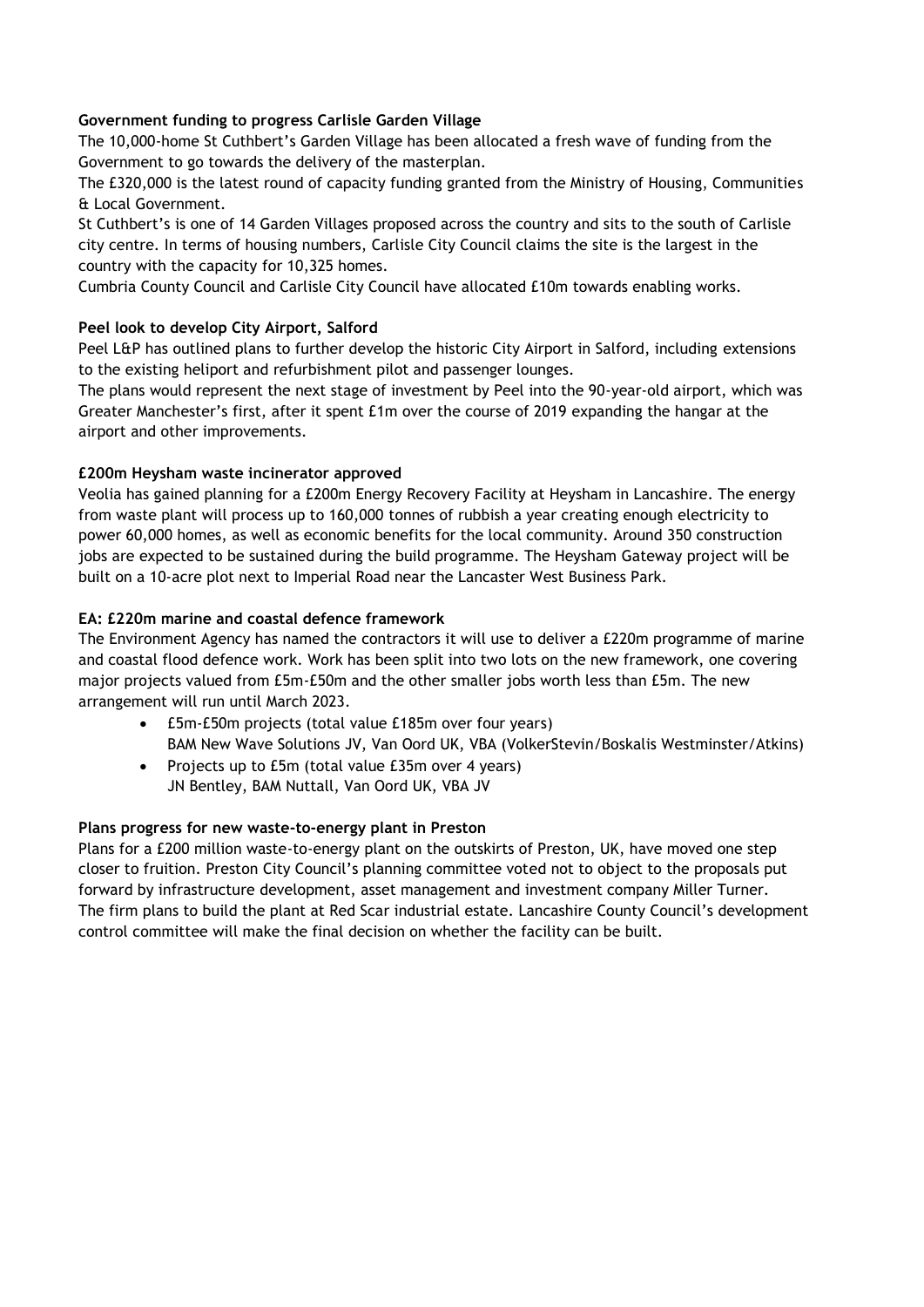## **Senior Estimator, Aggregate Industries**

We are currently looking for an Estimator or Senior Estimator to lead accurate commercial pricing across our North West Region contracting business. If you have some knowledge of the surfacing industry or similar and the ability to work to tight deadlines, this is a great opportunity to progress your career to the next stage.

<https://careers.aggregate.com/job-detail.php?jobid=103199>

**Jobs**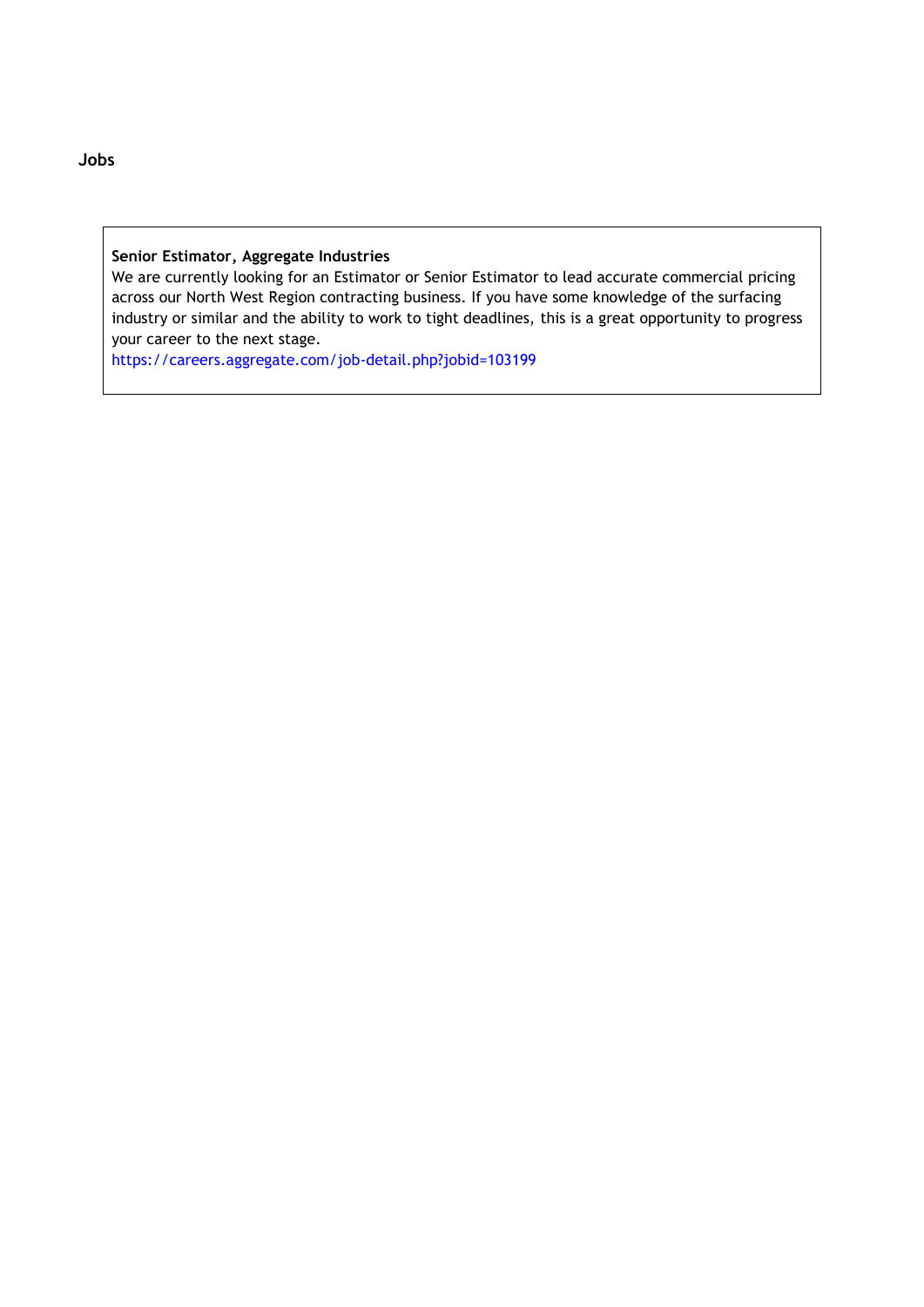## **Tenders**

Wigan: Carriageway Resurfacing Works 2020/21 Expressions of interest close on 28/02/2020. Contact: Dave Hibbert, Wigan Council, Email: d.hibbert@wigan.gov.uk Register via The Chest: https://www.the-chest.org.uk/

Warrington: Nature Reserve Observation Tower (market test) Expressions of interest close on 04/03/2020. Contact: Joe Mushrow, Warrington Borough Council, Email: [x-joe.mushrow@warrington.gov.uk](mailto:x-joe.mushrow@warrington.gov.uk) Register via The Chest: https://www.the-chest.org.uk/

Seacombe: Landing Stage & Bridges Expressions of interest close on 09/03/2020. Contact: Merseytravel, Email: [tender@merseytravel.gov.uk](mailto:tender@merseytravel.gov.uk) Register via The Chest: https://www.the-chest.org.uk/

Rochdale: Footways and Highways Expressions of interest close on 28/02/2020. Contact: Shayan Raja, Rochdale Boroughwide Housing, Email: shayan.raja@rbh.org.uk Register via The Chest: https://www.the-chest.org.uk/

Alder Hey/Galliford Try: Groundworks & Concrete Expressions of interest close on 04/03/2020. Contact: Richard Jolley, Alder Hey, Email: [richard.jolley@alderhey.nhs.uk](mailto:richard.jolley@alderhey.nhs.uk) Register via The Chest: https://www.the-chest.org.uk/

High Peak & Staffordshire Moorlands: Civils & Groundworks Expressions of interest close on 24/03/2020. Contact: procurement@staffsmoorlands.gov.uk

Leicestershire: Carriageway Surfacing Framework Contract 2020 Expressions of interest close on 06/03/2020. Contact: Sana Mahomed, Leicestershire County Council, Email: [Sana.Mahomed@leics.gov.uk](mailto:Sana.Mahomed@leics.gov.uk) Register via East Mids Tenders: https://www.eastmidstenders.org/

Nottingham: Ultra Low Emission Vehicle Infrastructure Framework Expressions of interest close on 06/08/2020. Contact: Paul Ritchie, Nottingham City Council, Email: [paul.ritchie@nottinghamcity.gov.uk](mailto:paul.ritchie@nottinghamcity.gov.uk) Register via East Mids Tenders:<https://www.eastmidstenders.org/>

Leeds: Meet the Buyer – 2020 (civils) Expressions of interest close on 26/03/2020. Contact: Karen Walker, Leeds City Council, Email: karen.walker@leeds.gov.uk Register via YORtender: https://www.yortender.co.uk/

Langdale Road Bridge Provision of Vehicle Restraint Systems and Expansion Joints Replacement Expressions of interest close on 18/02/2020. Contact: Lydia Hillman, Barnsley MBC, East Riding of Yorkshire, Email: [LydiaHillman@barnsley.gov.uk](mailto:LydiaHillman@barnsley.gov.uk) Register via YORtender: https://www.yortender.co.uk/